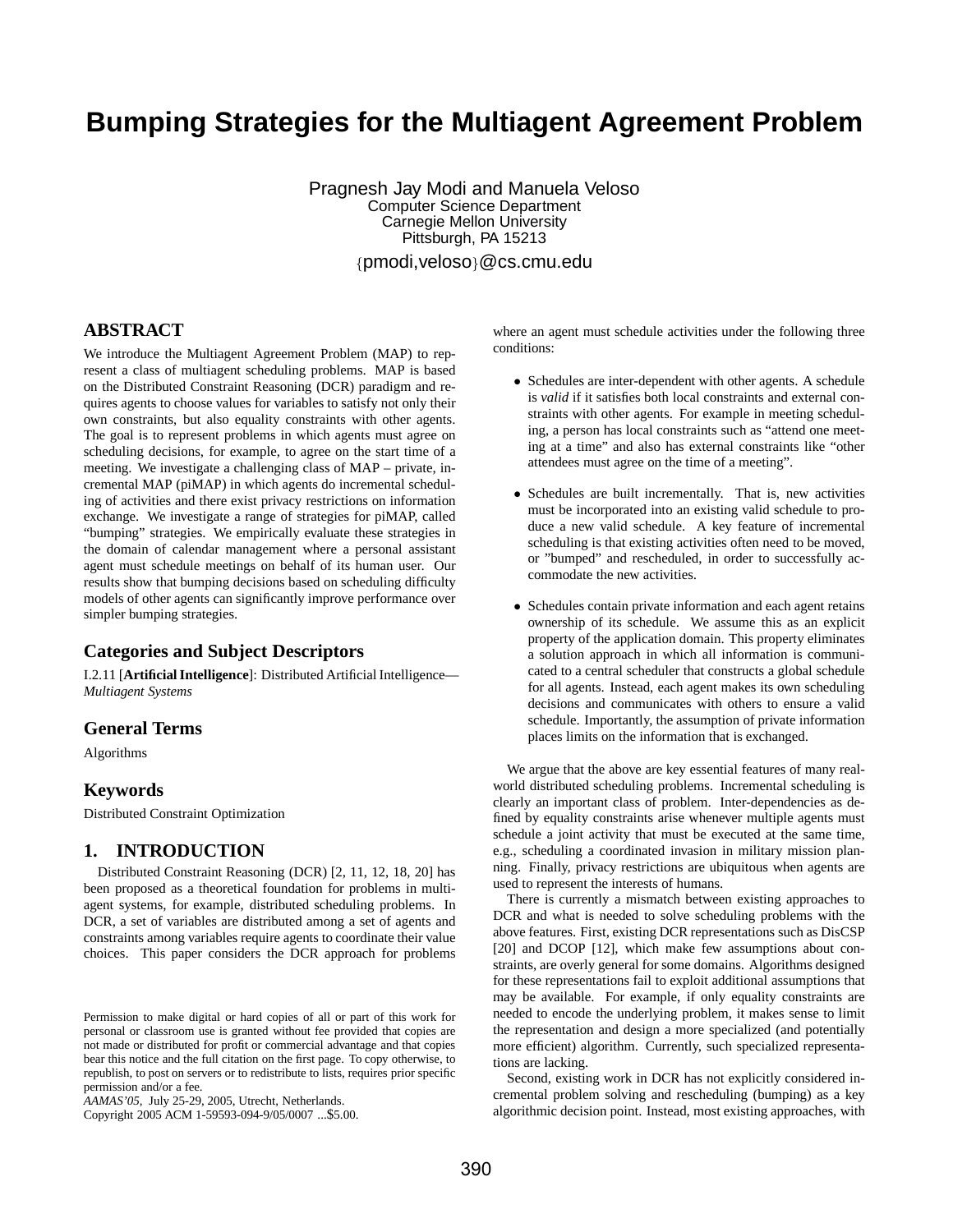the exception of the Open CSP approach of Faltings and Gonzalez[7], have focused on batch problem solving. A batch approach is potentially inefficient in an incremental setting because it fails to take advantage of the existing solution.

Finally, previous research in classical scheduling has shown that using heuristics can significantly aid in problem solving [1], but most existing methods in DCR, e.g., DBO[20], AWC[20], Adopt[12], use uninformed search. Effective search heuristics for DCR have the potential to improve performance. For example, general highlevel information about other agents, such as the number of variables they own, could be incorporated as a heuristic. The most progress to date on this idea is the texture measures approach of Sycara et. al. [19], discussed further in Section 5.

This paper presents a DCR approach to the multiagent scheduling problem and the issues described above. First, to address the issue of lack of specialized representations and lack of focus on incremental problem solving, we introduce the private, incremental Multiagent Agreement Problem (piMAP) as a special class of DCR in which constraints between agents are limited to equality constraints. Agents assign values to variables in an incremental manner with restrictions on to whom certain information may be communicated. Specifically, piMAP defines a set of participants for each variable and explicitly prohibits the communication of information about variables between agents who are not participants in the variable.

Second, in order to address the issue of lack of use of heuristics in DCR, we investigate a range of heuristic strategies for the "bumping" problem in piMAP. The bumping problem is deciding how to rearrange the existing schedule in order to schedule a new activity. We introduce a heuristic in which the main idea is to represent and exploit general knowledge about other agents (while adhering to privacy constraints) and their "scheduling difficulty". Our notion of scheduling difficulty is sufficiently general to model a wide range of contributing factors. The specific scheduling difficulty model we investigate in this paper assumes an agent has or can obtain knowledge of the average schedule density of other agents.

Finally, we use piMAP to model the multiagent meeting scheduling problem and investigate the performance of our bumping strategies in this domain. Multiagent meeting scheduling has been investigated before [9, 17, 8] but our work is distinctive in its focus on bumping techniques for rescheduling in an incremental setting. Existing work has not investigated this aspect of the multiagent meeting scheduling problem. We evaluate our approach in an experimental testbed for multiagent meeting scheduling where personal assistant agents schedule meetings on behalf of their human users. We simulate a human organization where higher ranked people have very busy calendars and lower ranked people have lower calendar density. Our results show a significant reduction in scheduling failure rate with a bumping strategy that uses a model of scheduling difficulty against other strategies that do not.

## **2. PROBLEM DEFINITION: PIMAP**

A Distributed Constraint Reasoning (DCR) problem is defined by a set of agents, variables, values and constraints, where each variable is assigned to an agent who has control of its value. Constraints which are local, i.e., among variables assigned to the same agent, are called *intra-agent* constraints, while constraints which are external, i.e., among variables assigned to different agents, are called *inter-agent* constraints. DCR can be viewed as a distributed form of the well-known and very successful CSP representation from AI [4].

We use the general DCR framework to define the *multiagent*

*agreement problem* (MAP). MAP is a special class of DisCSP as proposed by Yokoo and others [20]. The key differences are discussed after the following formal definition.

## **2.1 Formal Definitions**

In MAP, a set of agents must map elements from one set, which are modeled as the variables, to elements of a second set, which are modeled as the values. Importantly, inter-agent constraints require multiple agents to agree on the assignment of a value to a shared variable.

We define the *multiagent agreement problem* (MAP) as follows:

- $A = \{A_1, A_2, ..., A_n\}$  is a set of *agents*.
- $V = \{V_1, V_2, ..., V_m\}$  is a set of *variables*.
- $\mathcal{D} = \{d_1, d_2, ..., d_k\}$  is a set of *values*. Each value can be assigned to any variable.
- *participants*( $V_i$ )  $\subseteq$  *A* is the set of agents assigned the variable  $V_i$ . A variable assigned to an agent means it has (possibly shared) responsibility for choosing its value.
- *vars* $(A_i) \subseteq V$  is the set of variables assigned to agent  $A_i$ .
- For each agent  $A_i$ ,  $C_i$  is an *intra-agent* constraint that evaluates to true or false. It must be defined *only* over the variables in *vars* $(A_i)$ .
- For each variable Vi, an *inter-agent* "agreement" constraint is satisfied if and only if the same value from  $D$  is assigned to  $V_i$  by all the agents in *participants* $(V_i)$ .

We say an assignment of values to variables is *valid (sound)* if it satisfies both inter-agent and intra-agent constraints. We say an assignment is *complete* if every variable in  $V$  is assigned some value. The goal is to find a valid and complete assignment.

There are two key differences between MAP and DisCSP. First, MAP allows a variable to be shared among a set of agents (participants) while DisCSP assigns each variable to a unique agent. However, MAP can be viewed as a DisCSP by giving a copy of each shared MAP variable to each participant and adding interagent equality constraints between the copies. Any DisCSP cannot be converted to a MAP because DisCSP admits general interagent constraints, but MAP inter-agent constraints are limited to the equality constraints on shared variables.

A motivation for introducing the MAP representation with shared variables is to conveniently and explicitly capture problems where multiple agents are involved in a joint decision. This is a feature of many distributed domains where each agent brings its own private constraints to bear on the decision, but yet agents must come to an agreement. Another important motivation is to develop more specialized DCR algorithms and approaches that are tailored to this particular problem rather than exclusive focus on using the most general DCR representation and algorithms.

The second key difference from general DisCSP is that MAP assumes a single set of values  $D$ , i.e, all variables have the same domain. But this is not a restriction. Given a set of variables with different domains, we can define a new universal domain as the union of the individual domains and add unary constraints to each variable to eliminate infeasible values.

*Private, Incremental MAP* (piMAP) is an extension to MAP in which agents must solve MAP in an incremental fashion while limiting the information they can exchange: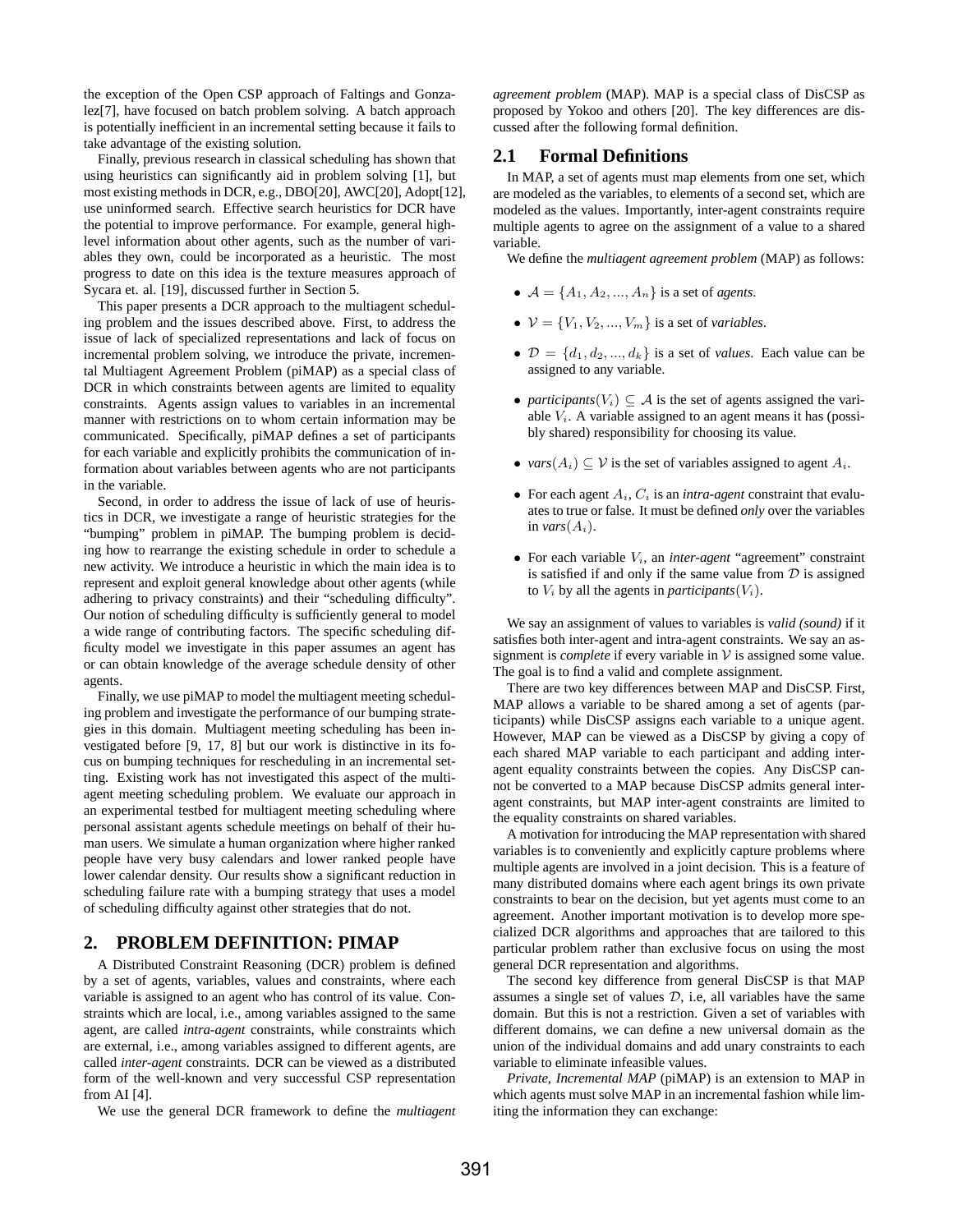- **Incremental:** In incremental MAP, new variables and associated constraints are added to the problem over time and must be integrated into an existing assignment. In meeting scheduling for example, new meetings arise over time and must be scheduled in the context of an existing schedule. Given a MAP with agents  $A$  and variables  $V$ , an incremental MAP also includes:
	- $S_{init} = \{(V_1, d_1), (V_2, d_2), ..., (V_m, d_m)\}\$ is an initial assignment of values to variables in  $V$ .
	- $\mathcal{V}' = \mathcal{V} \cup \{V_{m+1}\}\$ is a set of variables to be assigned a value.
	- $–$  *participants*( $V_{m+1}$ ) is a set of agents who are assigned the variable  $V_{m+1}$ .
	- $\mathcal{A}' = \mathcal{A} \cup$  *participants*( $V_{m+1}$ ) is a set of agents.

The goal is find a valid and complete assignment for the variables in  $V'$ . This incremental aspect of the problem raises the need for the bumping strategies described in this paper. Given a final solution  $S_{final}$ , we say a variable  $V_i \in V$ with initial value  $(V_i, d_i) \in S_{init}$  was *bumped* if  $(V_i, d_i) \notin$  $S_{final}$ . That is,  $V_i$  is assigned a final value different from its initial value or in the case of an incomplete solution, unassigned a final value. The total number of bumped variables measures the amount of schedule disruption that is needed to schedule the new variable. All other things equal, an algorithm that is able to obtain a solution with fewer bumps is more desirable than one that requires greater bumps.

- **Privacy:** The information that may be exchanged among agents is limited due to a desire to maintain distribution and privacy. In particular, we assume the following condition.
	- $− A_i ∈$  *participants*( $V_i$ ) does not communicate information about  $V_i$  to any agent who is not in *participants* $(V_i)$

For example, a variable's current value or the participants of a variable are not communicated to any agent who is not a participant in the variable.

Finding a solution to MAP under this condition is challenging in part because the indirect constraints that arise through chains of constraints often cross privacy boundries and so cannot be made easily visible to any single agent.

## **2.2 Meeting Scheduling as piMAP**

Multiagent meeting scheduling requires a set of agents  $A =$  ${A_1, A_2, ..., A_n}$  to pair a set of meetings  $\mathcal{M} = \{M_1, M_2, ..., M_m\}$ with a set of timeslots  $\mathcal{T} = \{T_1, T_2, ..., T_p\}$  according to a set of constraints. For simplicity, we assume each meeting has the same duration  $d$ , and  $T$  is a set of discrete non-overlapping timeslots of length d. A valid solution must satisfy three constraints: a) each meeting is assigned to exactly one timeslot, b) no attendee is required to attend more than one meeting at the same time, and c) all the attendees of a given meeting agree on its assigned timeslot. We represent this problem using piMAP as follows.

We define a piMAP variable  $V_i$  for each meeting  $M_i$ , and an piMAP value  $d_i$  for each timeslot  $T_i$ . The *participants* of variable  $V_i$  correspond to the attendees of meeting  $M_i$ . The piMAP interagent agreement constraint ensures that meeting attendees agree on the start time of the meeting. The piMAP intra-agent constraint  $C_i$  is satisfied if and only if no value from  $\mathcal T$  is assigned to more than one variable in  $vars(A_i)$ , i.e., no timeslot is double-booked in an agents schedule. Although beyond the scope of this paper,  $C_i$ 



**Figure 1: Meeting Scheduling as the Multiagent Agreement Problem.**

could also be used to represent time-of-day preferences (e.g., "no meetings before 11am") or more complex local constraints such as travel time between meetings or back-to-back preferences [15].

Figure 1 illustrates the multiagent agreement problem with five agents  $A_1$ ,  $A_2$ ,  $A_3$ ,  $A_4$ ,  $A_5$  and three meetings  $M_1$ ,  $M_2$ ,  $M_3$ . Participants are defined as *participants* $(M_1) = \{A_1, A_3\}$ , *participants* $(M_2)$  $=\{A_1, A_2\}$ , *participants* $(M_3) = \{A_2, A_4, A_5\}$ . Variables within an agent must have different values corresponding to different start times, while the variables corresponding to the same meeting must be assigned the same value to satisfy the inter-agent agreement constraint.

## **3. SOLUTIONS FOR PIMAP**

We describe a protocol for piMAP that guarantees a valid assignment. The protocol does not guarantee a complete assignment because additional complexity would be necessary. Instead of focusing on complexity of the protocol, our main purpose is to use this protocol to support investigation of bumping strategies.

## **3.1 Iterative Agreement Protocol**

The Iterative Agreement Protocol (IAP) described in this section is used to obtain valid solutions to a piMAP problem. It is similar to the protocol outlined by Sen and Durfee [17]. Each variable  $V_i$ has a unique participant who is the designated *initiator* of  $V_i$ . The initiator proposes a single value and collects responses from the other participants in a sequence of *rounds*. In each round, the initiator sends a single proposal  $(V_i, d_i)$  and each participant decides whether to accept or reject the proposal. Each participant follows these steps:

- If the proposed assignment does not violate the participant's intra-agent constraint  $C_i$ , it accepts the proposal immediately.
- Else, the agent uses a bumping strategy to determine whether to accept or reject the proposal. (We will discuss bumping strategies in the remainder of this paper.)
- If the participant accepts the proposal, it tentatively reserves  $d_i$  for  $V_i$  and will reject any future proposals that conflict with this tentative assignment.

The initiator collects the responses from all participants in each round and follows these steps:

- The initiator checks if all participants have accepted the current round's proposal.
- If yes, the assignment is confirmed with all participants in one additional round of messages and everyone releases all other tentatively reserved values for  $V_i$  if any.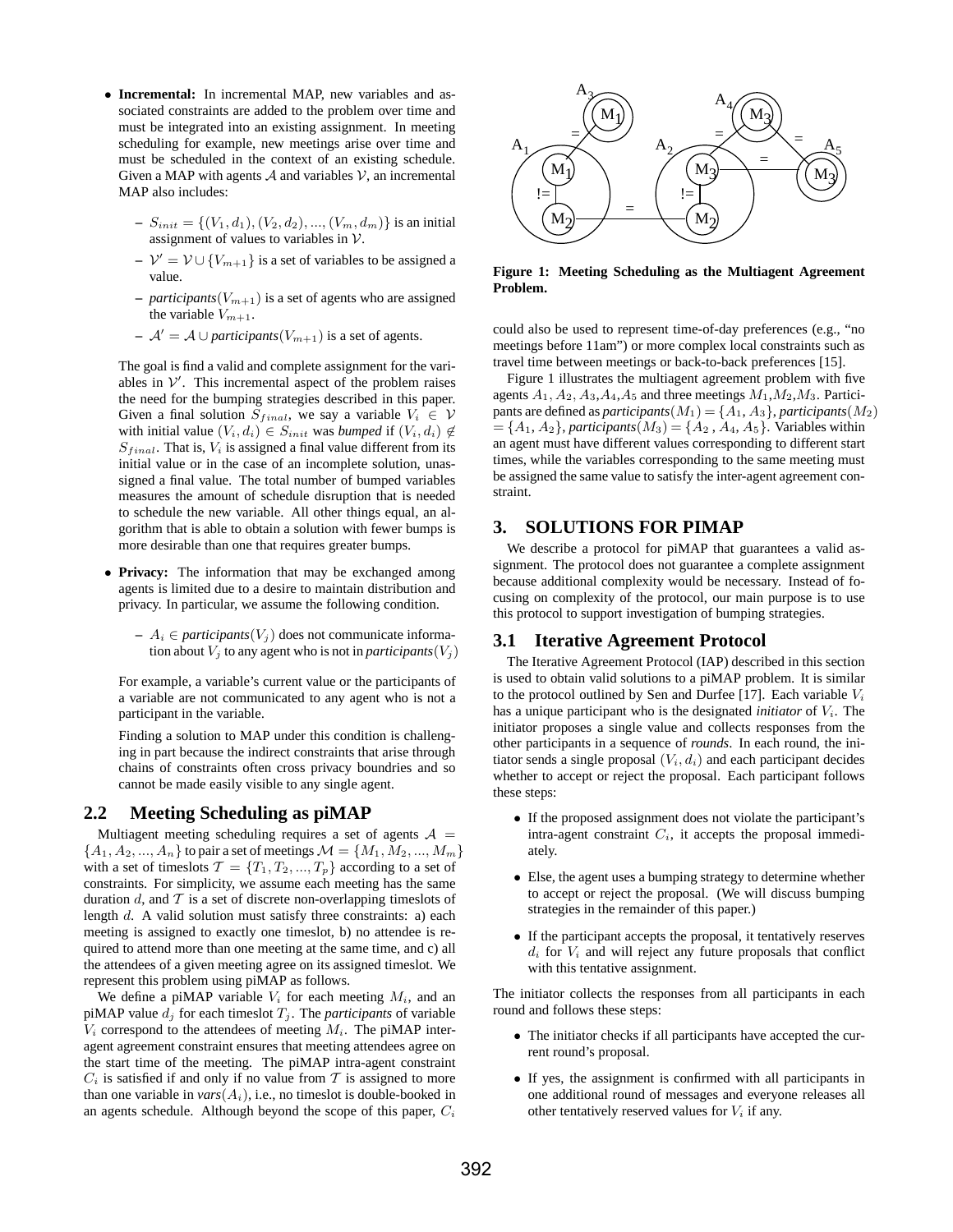• If no, the protocol continues in rounds until the initiator has no more values to propose, in which case the initiator declares failure and all agents release their reserved values.

# **3.2 Bumping Strategies**

In the Iterative Agreement Protocol, when agent  $A_i$  receives a value assignment proposal  $(V_i, d_i)$ , it must choose whether to accept or reject the value  $d_i$ . A bumping strategy is a rule employed by an agent to make this decision. The is a key algorithmic decision point that can have a large effect on amout of schedule disruption and scheduling failure rate.

Possible strategies differ in the amount of knowledge that is assumed. We introduce a set of strategies that range from completely uninformed to increasing amounts of knowledge. In the informed strategies, the idea is to use knowledge about agents to predict which variables will be difficult to reschedule and then avoid bumping them.

#### *3.2.1 Uninformed*

These simple fixed strategies require no knowledge.

- **Always Strategy:** Always accept a proposal, and reschedule bumped variables to resolve conflicts.
- **Never Strategy:** Never accept a proposal if the proposed assignment results in a conflict.

#### *3.2.2 Simple Informed*

This strategy requires knowledge of the number of participants of variables, but requires no further knowledge of the other agents.

- **NumParticipants Strategy:** If a proposal  $(V_i, d_i)$  conflicts with current assignment  $(V_j, d_j)$ , accept the proposal only if the size of *participants* $(V_i)$  is less than the size of *participants* $(V_i)$ .

The intuition is that variables with fewer participants are easier to reschedule and so should be bumped in favor of variables with greater participants.

What is the maximum number of bumps possible when agents use this strategy to schedule a variable  $V_i$  with n participants? In the worst case, the initiator proposes to the other  $n-1$  participants a value that conflicts with a unique variable in each's local schedule and each such variable has  $n-1$  participants. Since  $n-1 < n$ , each of the  $n-1$  participants of  $V_i$  will bump, resulting in  $n-1$  bumps. In turn, the rescheduling of the  $n-1$  bumped variables could result in bumps of  $n-2$  variables each, for a total of  $(n-1)(n-2)$ bumps. Assuming  $k$  is the minimum number of participants for any variable, the following formula gives the maximum number of bumps possible when scheduling a variable with  $n$  participants and all agents use the *NumParticipants* bumping strategy:

$$
Bumps(n) = \sum_{i=0}^{n-1-k} \prod_{j=0}^{i} (n-1) - j \tag{1}
$$

For example, if  $n = 4$  and every variable has at least 2 participants  $(k = 2)$ , then the maximum number of bumps possible is  $3 + 3 \times 2 = 9$ . An attractive feature of this strategy is that it provides an upper bound on the amount of schedule disruption that may occur.

#### *3.2.3 Scheduling Difficulty (SD)*

This strategy assumes that each agent is given or has built a model from experience of other agents' ability or willingness to accept proposals. For example in the CMRadar domain discussed



**Figure 2: Comparison of bumping strategies in a four level organization hierarchy of 32 agents.**

later, each agent is operating on behalf of a human so the model could take into account the stubbornness of the other agent or its promptness of reply. To be computationally convenient, we represent this model as a single number called a "scheduling difficulty" factor. In this paper, we will use average schedule density as the scheduling difficulty factor.

Let  $Difficulty(V_i)$  be a number denoting the *scheduling difficulty* of a variable  $V_i$ , i.e., if  $Difficulty(V_i) > Difficulty(V_i)$ , then finding a consistent value for  $V_i$  is expected to be more "difficult" than  $V_i$ . Concretely, we calculate scheduling difficulty by correlating it with the probability that a proposed value is unassigned in all participants current schedules. Let  $Den_i = | Vars(A_i)| \div | \mathcal{D} |$  be the *schedule density* of an agent  $A_i$ . If  $A_1, A_2, ..., A_k$  are the participants in variable  $V_i$ , and  $Den_1, Den_2,...,Den_k$  are the participants respective schedule densities, we calculate the scheduling difficulty of  $V_i$  as:

$$
Difficulty(V_i) = (1 - Den_1) \times (1 - Den_2) \times ... \times (1 - Den_k)
$$

For example, if  $A_1$  and  $A_2$  are participants in variable  $V_i$ , with schedule densities of .9 and .4 respectively, then the probablity that a given value is unassigned by both participants is calculated as  $Difficulty(V_i) = (1 - 0.9) \times (1 - 0.4) = 0.06$ . This is an approximation because it assumes that  $A_1$  and  $A_2$  have independent schedules, which may not be strictly true.

Finally, the bumping strategy is defined as follows.

- **SD Strategy:** If a proposal  $(V_i, d_i)$  conflicts with current assignment  $(V_j, d_j)$ , accept the proposal if and only if *Difficulty* $(V_i)$  $Difficulty(V_j)$ .

The intuition is that variables with less constrained participants are easier to reschedule and so should be bumped in favor of variables with highly constrained participants.

## **4. EXPERIMENTAL RESULTS**

An important component for development of DCR techniques is evaluation in realistic testbeds or on realistic benchmarks. Most existing work has focused on the use of abstract problems such as distributed graph coloring. We evaluate our techniques in the context of the *CMRadar Project* [13] whose goal is to develop personalized assistant agents that are able to make people more efficient by automating many routine tasks such as meeting scheduling.

In this section, we first describe a simulator for generating multiagent meeting scheduling problems. Then, we use the distributed CMRadar agents to execute the Iterative Agreement Protocol with different bumping strategies and present our experimental results in this domain.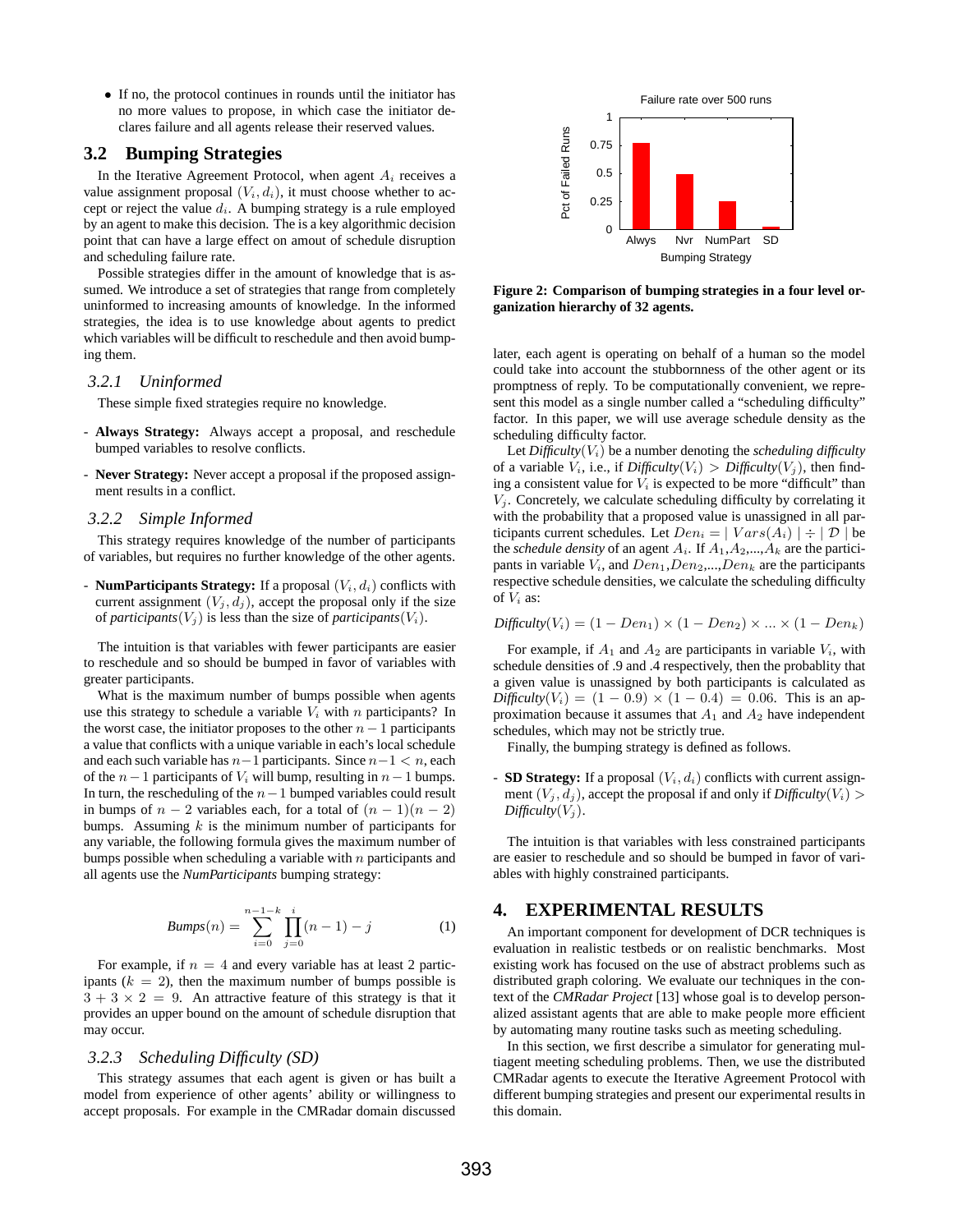## **4.1 Experimental Testbed**

We evaluate each strategy over a number of *runs*. Each run consists of two phases, a) a centralized problem generation phase and b) a distributed problem solving phase. We describe each phase in turn.

- **Problem Generation** The problem generation phase has three steps. In step one, we generate a set of CMRadar agents with empty calendars but each with a desired schedule density as specified by an input parameter. Each agent's calendar has 50 timeslots to simulate a 5 day, 10-hr/day work week. In step two, we repeatedly generate a meeting between a random subset of the agents, choose a random mutually free timeslot, and insert the meeting into the calendars. We continue until all calendars are filled to their desired density. The number of attendees for each meeting is chosen according to a distribution in which meetings of more people are less likely than meetings with fewer people, and every meeting has at least two attendees. In step three, we generate one additional new meeting  $M_{m+1}$  that must be scheduled in Phase 2. The attendees of meeting  $M_{m+1}$  are chosen to be a random subset of the agents, with the size of the meeting as an input parameter. One of them is randomly chosen to be the initiator.
- **Problem Solving** The problem solving phase is completely distributed. The CMRadar agents live in a simulated distributed environment and are able to pass simulated email messages between them. Their goal is to find a timeslot for the new meeting  ${M_{m+1}}$  while successfully rescheduling any bumped meetings. That is, the goal is to find a valid and complete assignment of timeslots to meetings. We measure the number of *failed runs* defined as a run in which this goal is not achieved after a given amount of time. Failures occur either because the initiator gives up on scheduling the meeting or a max time elapses.

## **4.2 Experiments in a Hierarchical Agent Organization**

Human organizations typically have hierarchies in which higher ranked people have denser calendars than lower ranked ones. We experiment with an organization with four levels with 8 agents in each level, for a total of 32 agents. The four levels have initial schedule densities of 90,70,50,30 percent respectively. All agents use the same strategy. The size of the new meeting was fixed to four agents. The empirical results over 500 runs for each strategy are shown in Figure 2.

The Always strategy fails to schedule all the meetings in most cases. Closer inspection reveals that every failure is due to the expiration of the max time limit. We see the Always strategy is undesirable (at least when all agents employ it simultaneously) and a more discretionary strategy is needed. The Never strategy does slightly better, but still fails in roughly half the cases. The slightly more informed strategy *NumParticipants* does still better with a failure rate of 0.28. Finally, the failure rate is reduced to 0.02 using the SD strategy. We conclude that the SD strategy significantly reduces the number of scheduling failures in our experiments. These results demonstrate how agents are able to use additional knowledge of other agents (their schedule densities) to make more effective local scheduling decisions.

Next, we examine the disruption caused by each bumping strategy. Figure 3 shows histograms depicting the number of *bumps* for each strategy. Each histogram has on its y-axis the number of runs out of 500 which had the given number of bumps shown on the xaxis. Figure 3 (a) shows that the Always strategy results in a signif-



**Figure 3: Measuring schedule disruption for four bumping strategies.**



**Figure 4: Comparison of bumping strategies with varying organization size.**

icant number of bumps; over 350 runs had greater than 16 bumps. Figure 3 (b) shows that the Never strategy has zero bumps for all 500 runs, as should be expected for this strategy. Figure 3 (c) and (d) show the schedule disruption for the *NumParticipants* strategy and SD strategy, respectively. Both strategies perform comparably, although the SD strategy has a slightly higher average. We notice that the  $NumParticipants$  strategy is often significantly less than 9 as computed by Equation 1 in this case where the new meeting has 4 participants.

Finally, Table 1 shows for each strategy the average number of rounds, messages and number of timeouts out of the 500 runs. As shown in the third column, the Always strategy results in uncontrolled bumping until a max time limit is reached. Note also that the *NumParticipants* and SD strategy require similar amounts of rounds and messages. This is significant because it shows that the reduction in failure rate shown in Figure 2 is obtained without a decrease in efficiency.

## **4.3 Varying Organization Size and Meeting Size**

Figure 4 contrasts the strategies as we increase the size of the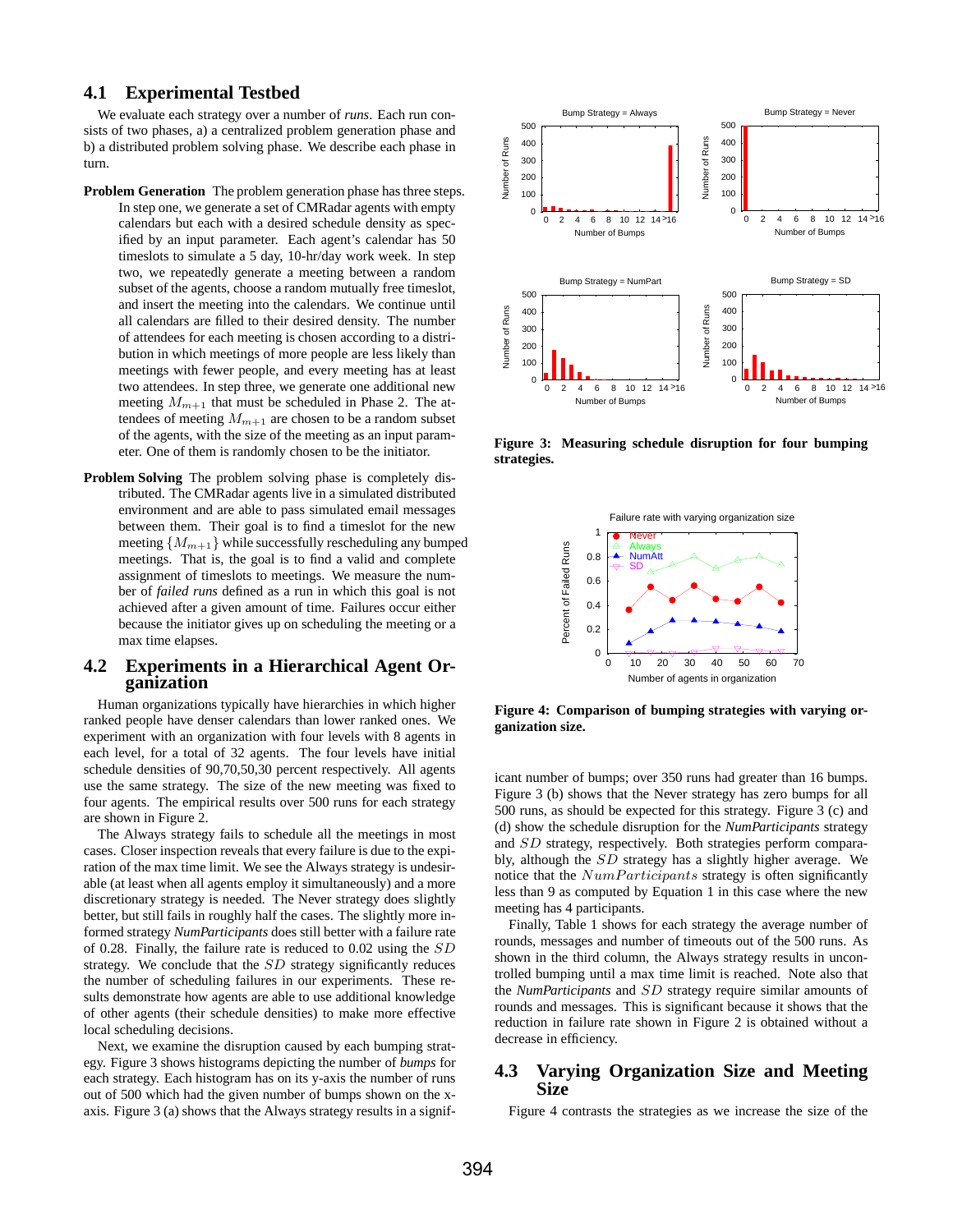| Strategy               | Avg Rounds | Avg Msgs | NumTimeouts/NumRuns |
|------------------------|------------|----------|---------------------|
| Always                 | 300        | 2843     | 384/500             |
| Never                  |            | 80       | 0/500               |
| <b>NumParticipants</b> | 9.57       | 38       | 0/500               |
| SD                     | 10.41      | 49       | 0/500               |

**Table 1: Number of rounds, msgs, and timeouts for four bumping strategies.**



**Figure 5: Comparison of bumping strategies with varying size of new meeting.**

organization. Each datapoint represents the average of 100 runs. We see scale up to organization sizes of up to 64 agents. The qualitative results from the previous section in which the SD strategy outperforms, continue to be seen.

Figure 5 contrasts the strategies as we increase the number of attendees in the new meeting to be scheduled. Each datapoint represents the average over 100 runs. We see that meetings of up to 10 agents are able to be scheduled with a high likelihood of success (failure rate  $= 20\%$ ).

# **5. RELATED WORK**

There has been significant research on meeting scheduling, but only a subset of this research has considered the problem as inherently decentralized. Of this subset, very few works have focused explicitly on its incremental aspect and the consequent bumping problem. Indeed, effective strategies for deciding when to reschedule meetings is lacking in previous distributed meeting scheduling research.

We classify related research into three categories, multiagent meeting scheduling, distributed scheduling in other domains, and distributed constraint reasoning.

# **5.1 Multiagent Meeting Scheduling**

Sen and Durfee have done extensive work in multiagent meeting scheduling [16, 17]. They formalize the multiagent meeting scheduling problem and identify a family of negotiation protocols aimed at searching for feasible solutions in a distributed manner[17]. They also describe a contract-net approach for multiagent meeting scheduling [16] in which rescheduling and cancellation of existing meetings is briefly discussed. However, rescheduling of existing meetings or modeling of other agents to improve performance has not been a major focus.

Freuder, Minca and Wallace [8] have previously investigated meeting scheduling within the Distributed Constraint Reasoning framework. Their work is notable for empirically demonstrating a privacy/efficiency tradeoff in multiagent meeting scheduling. Ephrati and collegeaues have taken an economic approach to scheduling in which agents express preferences for meeting times using a monetary "points" system [6]. Their approach assumes existence of a

centralized scheduler with a global view of all calendars, although user preferences are distributed and may be kept private.

# **5.2 Distributed Scheduling**

Previous research in distributed scheduling has focused on a variety of domains including job-shop scheduling [19], airport scheduling [3] [14] and medical scheduling [10] [5]. One of the more influential ideas from previous research in distributed scheduling has been the communication of high-level information called texture measures [19]. In this approach, agents coordinate their scheduling decisions by communicating high-level information about their local scheduling problem, such as their demand for a resource, so that agents can ensure resources are allocated to the most constrained agents. The scheduling difficulty models introduced in Section 3.2 can be viewed as an instantiation of this heuristic approach.

#### **5.3 Distributed Constraint Reasoning**

There exists some work in DCR dealing explicitly with privacy, most notably the work of Yokoo et al. [21] and Silaghi et al. [18]. These approaches have focused on the use of strong cryptographic techniques such as using homomorphic encryption functions to encode communicated information. Yokoo et al. present a Secure DisCSP algorithm that provides privacy guarantees and theoretical guarantees on algorithm completeness.

# **6. CONCLUSION**

We have modeled an important class of scheduling problems as a form of DCR in which multiple agents must assign a set of values to a set of variables according to local intra-agent constraints and external inter-agent equality constraints. We presented one of the first informed heuristic approaches to DCR in which agents use given scheduling difficulty models of other agents in order to decide when to modify existing assignments. We show that this approach reduces the scheduling failure rate and controls the amount of schedule disruption. In future work, we are interested in developing theoretically complete techniques for piMAP and also focusing in how useful heuristic information about other agents can be learned through experience.

## **Acknowledgements**

This material is based upon work supported by the Defense Advanced Research Projects Agency (DARPA) under Contract No. NBCHD030010. Any opinions, findings and conclusions or recommendations expressed in this material are those of the author(s) and do not necessarily reflect the views of the DARPA or the Department of Interior-National Business Center (DOI-NBC).

## **7. REFERENCES**

- [1] J.C. Beck, A.J. Davenport, E.M. Sitarski, and M.S. Fox. Texture-based heuristics for scheduling revisited. In *Proceedings of AAAI-97*.
- [2] C. Bessire, A. Maestre, and P. Meseguer. Distributed dynamic backtracking. In *IJCAI Workshop on Distributed Constraint Reasoning*.